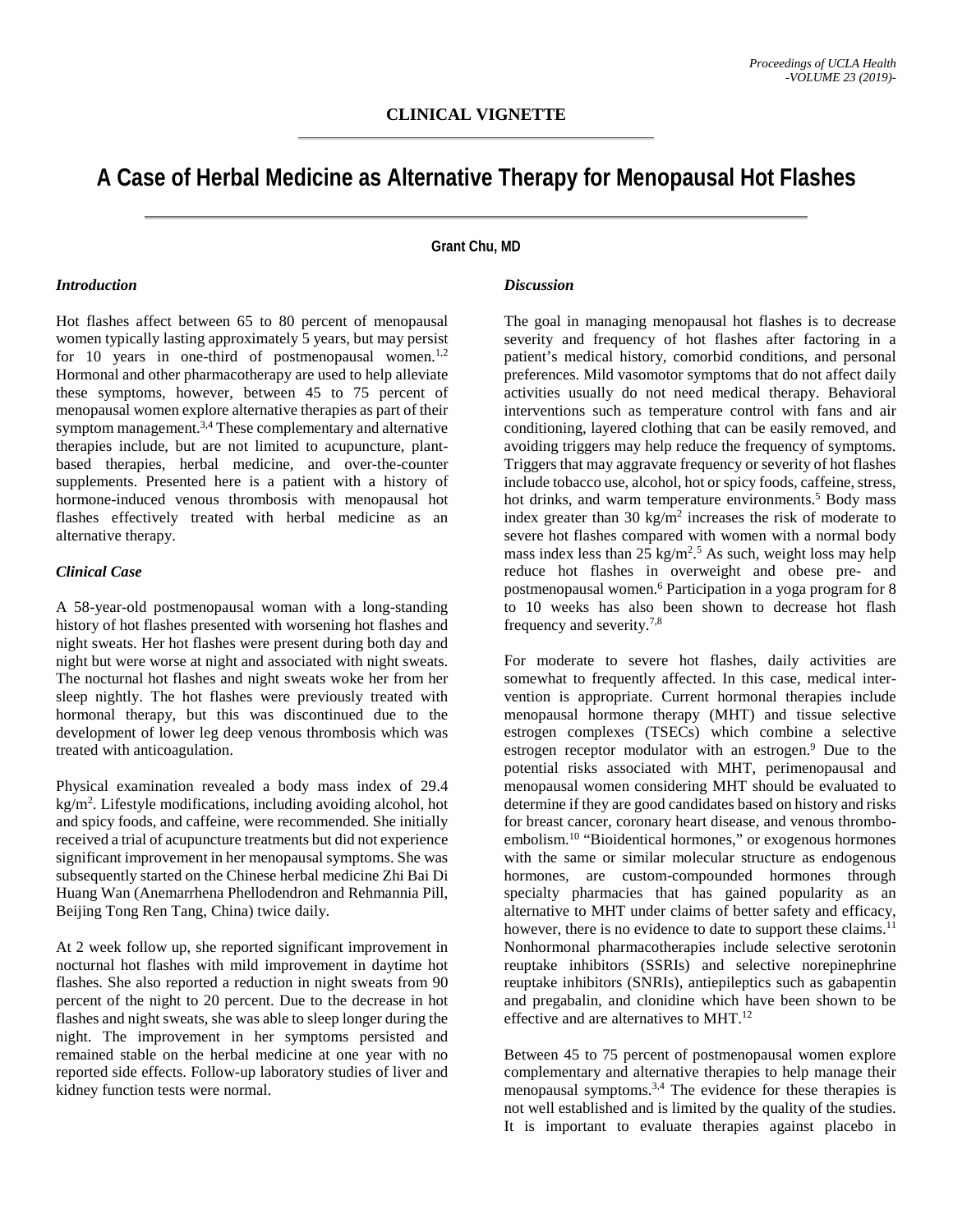randomized controlled trials as the placebo effect may reduce hot flashes by as much as 20 to 50 percent.<sup>12-14</sup>

Evidence for the use of acupuncture in menopausal hot flashes is conflicting. In a meta-analysis performed by Dodin, et al. in *Cochrane Database of Systematic Reviews* in 2013, 16 randomized controlled trials were reviewed totaling 1155 women. Eight studies compared acupuncture with sham acupuncture with no significant difference between acupuncture and sham acupuncture in reducing hot flush frequency. Three studies compared acupuncture to MHT showing acupuncture to be associated with less reduction in hot flush frequency than MHT. One study compared electroacupuncture to relaxation and showed no significant difference in hot flush frequency. Four studies compared acupuncture to no treatment showing a significant reduction in hot flush severity. Based on the review, acupuncture appeared to be beneficial compared to no treatment, but less effective compared to MHT, however, the studies were limited by the lack of sham acupuncture and placebo MHT, respectively.15

Natural products include plant-based therapies and herbal medicines. Of these, phytoestrogens are the most commonly used of which there are 3 types: isoflavones, lignans, and coumestans. Phytoestrogens and estrogen are not structurally related; however, phytoestrogens contain a phenolic ring which allows them to bind to estrogen receptors. As a result, they may mimic endogenous estrogen or exhibit antiestrogen effects similar to selective estrogen receptor modulators. Two specific isoflavones, genistein and daidzein, are found in soybeans, chickpeas, and lentils and are the most potent of the phytoestrogens.

Various phytoestrogens and herbal medicines have been studied evaluating their effectiveness at reducing menopausal hot flashes, however, the evidence is conflicting. Soy and soy isoflavones are the most commonly used phytoestrogens and studies have shown a modest decrease in hot flash frequency and severity.<sup>16,17</sup> In a study by Kaari, in 2006, soy extract containing 60 mg of isoflavones 2 times a day was noted to be comparable to conjugated estrogens 0.625 mg daily.18 Although conflicting evidence shows no benefit of soy extracts for hot flashes, it appears at least 15 mg of genistein isoflavone daily is needed to consistently show positive results.19-21 Black cohosh (*Rhizoma Cimifugae*) does not bind to estrogen receptors like phytoestrogens, but may act as a serotonin receptor agonist. In the commercial form *Remifemin* (Phytopharmica/Enzymatic Therapy), black cohosh showed significant reduction in hot flash frequency compared to placebo and was comparable to low dose transdermal estradiol 25 mcg every 7 days and conjugated equine estrogen 0.625 mg. 22,23 In contrast, other formulations do not demonstrate significant reduction in hot flash frequency compared to placebo.24,25 Red clover (*Trifolium pratense*) contains isoflavones and preliminary studies suggest benefit for hot flashes, however, most studies including a pooled analysis in 2016 showed no significant reduction in hot flashes compared to placebo.25-28 Sage (*Salvia officinalis*) contains geraniol, which is believed to contain estrogenic

activity. It has been shown to significantly reduce hot flashes, however, only the use of thujone-free sage is advised as thujone can be toxic. 29,30 Evidence for Asian or red ginseng (*Panax ginseng*) for menopausal hot flashes is conflicting with low dose shown to have no effect, although higher doses at 1000 mg 3 times a day appear to significantly reduce hot flashes.  $31,32$ Dong quai (*Radix Angelicae sinensis*) and St John's wort as single ingredients, wild yam, chasteberry, flaxseed, wheat germ, and primrose oil, have not demonstrated reliable evidence as being effective at reducing menopausal hot flashes.25,33-37

Combination herbal ingredients better reflects how herbal medicine is used in traditional Chinese Medicine and the Chinese herbal medicine (CHM) Zhi Bai Di Huang Wan used in the case is one of the most commonly used herbal medicines for menopausal hot flashes in Taiwan.<sup>38</sup> In a small study by Kwee, in 2007, 31 peri- and postmenopausal Dutch women received 12 weeks of treatment with CHM Zhi Bai Di Huang Wan containing *Rhizoma Anemarrhenae, Cortex Phellodendri, Radix Rehmannia preparata, Fructus Corni, Radix Dioscoreae, Poria cocos, Cortex Moutan, Rhizoma Alismatis* and modified with the addition of *Os Draconis, Concha Ostreae, Fructus Lycii*, hormone replacement therapy (HRT), or placebo with a 4 week non-treatment follow up observation period. The placebo group showed a 30% decrease in hot flushes compared to the start of the study. The CHM group showed a 59% decrease in hot flushes (P<0.05) while the HRT group showed a nearly 80% decrease in hot flushes (P<0.05), or almost 29% and 50% reduction compared with placebo, respectively. During the non-treatment follow up period, the placebo group continued to report a 30% decrease in hot flushes, while both the CHM and HRT groups showed an increase in hot flushes in the absence of treatment.39 In contrast, in a small study by Davis, in 2001, 55 postmenopausal Australian women received 12 weeks of treatment with a CHM combination of *Radix Rehmannia preparata, Fructus Corni, Radix Dioscoreae, Poria cocos, Cortex Moutan, Rhizoma Alismatis* with *Pericarpium Citrus reticulate, Cortex Lycium, Cortex Albizziae, Semen Zizyphus, Herba Eclipta,* and *Fructus Ligustrum*, or placebo. There was no significant difference between the placebo and CHM group at the end of 12 weeks  $(P=0.09)$ .<sup>40</sup> In the study by Kwee, et al., a modified version of CHM Zhi Bai Di Huang Wan was used, however, in the study by Davis, et al., the studied CHM used similar ingredients to Zhi Bai Di Huang Wan in *Radix Rehmannia, Fructus Corni, Radix Dioscoreae, Poria cocos, Cortex Moutan, Rhizoma Alismatis*, but lacked *Rhizoma Anemarrhenae* and *Cortex Phellodendri* which characterizes CHM Zhi Bai Di Huang Wan and was included by Kwee. In a review by Wang, in 2019, 16 randomized controlled trials totaling 1594 women with menopausal symptoms treated with the CHM Erxian decoction containing *Rhizoma Circulinginis, Herba Epimedii, Radix Morindae, Radix Angelicae sinensis, Cortex Phellodendri, and Rhizoma Anemarrhenae were reviewed*. One study showed improvement in hot flashes compared to placebo, while others showed either contradictory results or showed positive results compared to or when used with hormone therapy. Assessment of the evidence,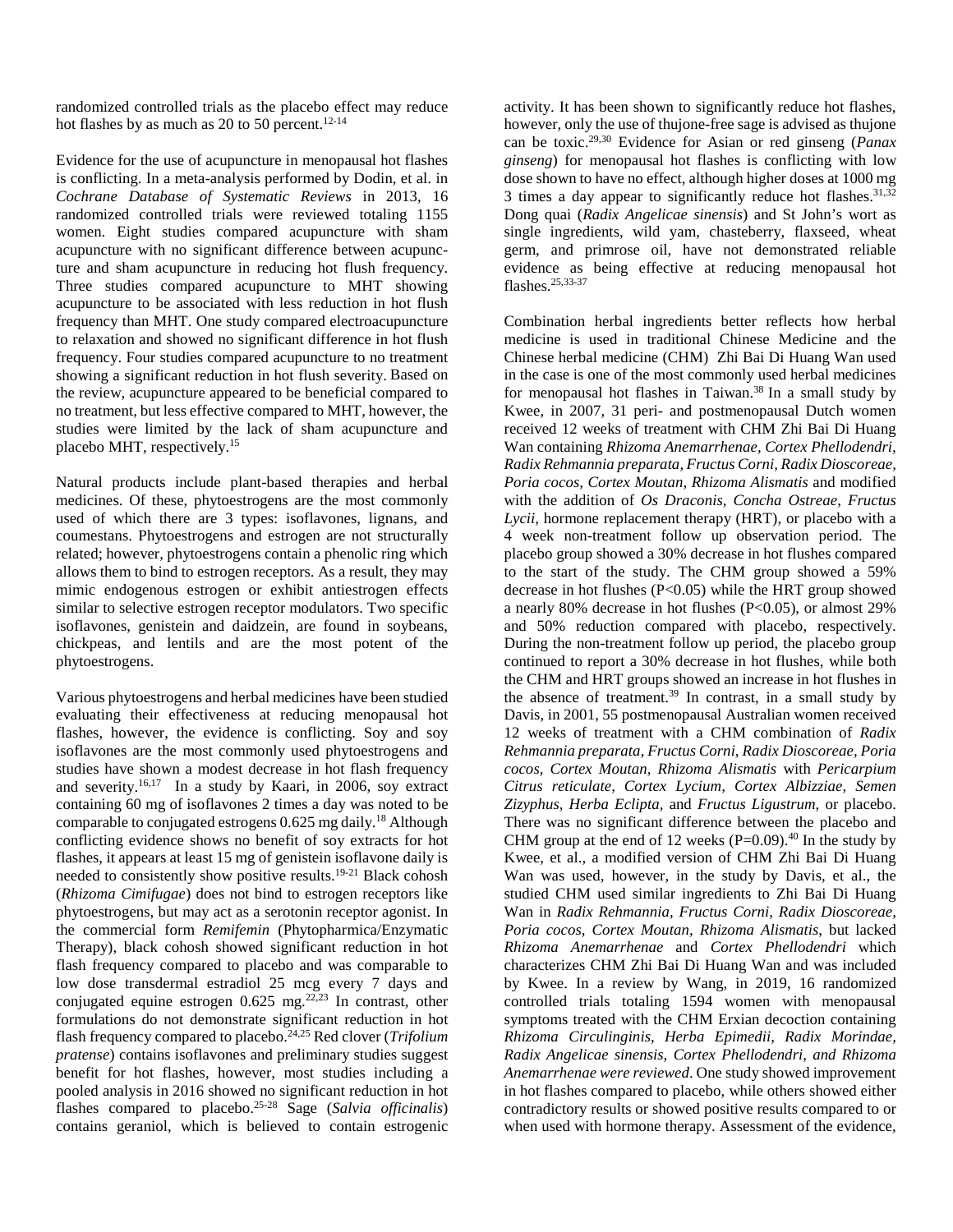however, was limited by the low-quality of the studies. $41$  No evidence is available evaluating *Rhizoma Anemarrhenae* or *Cortex Phellodendri* as monotherapy.

### *Summary*

While there are studies showing positive results for plant-based therapies and herbal medicines in reducing menopausal hot flashes, low-quality studies and conflicting evidence limit our understanding of their role as alternative therapies for reducing vasomotor symptoms. For many menopausal women, alternatives to hormonal and other pharmacotherapies continue to be used due to medical necessity or personal choice. Further high-quality research is needed to better understand these therapies and to evaluate their safety and effectiveness as alternatives for the management of menopausal hot flashes.

## **REFERENCES**

- 1. **Randolph JF Jr, Sowers M, Bondarenko I, Gold EB, Greendale GA, Bromberger JT, Brockwell SE, Matthews KA**. The relationship of longitudinal change in reproductive hormones and vasomotor symptoms during the menopausal transition. *J Clin Endocrinol Metab*. 2005 Nov;90(11):6106-12. Epub 2005 Sep 6. PubMed PMID:16144949.
- 2. **Freeman EW, Sammel MD, Sanders RJ**. Risk of longterm hot flashes after natural menopause: evidence from the Penn Ovarian Aging Study cohort. *Menopause*. 2014 Sep;21(9):924-32. doi: 10.1097/GME.0000000000000 196. PubMed PMID: 24473530; PubMed Central PMCID: PMC4574289.
- 3. **Newton KM, Buist DS, Keenan NL, Anderson LA, LaCroix AZ**. Use of alternative therapies for menopause symptoms: results of a population-based survey. *Obstet Gynecol*. 2002 Jul;100(1):18-25. Erratum in: Obstet Gynecol 2003 Jan;101(1):205. PubMed PMID: 12100799.
- 4. **Keenan NL, Mark S, Fugh-Berman A, Browne D, Kaczmarczyk J, Hunter C**. Severity of menopausal symptoms and use of both conventional and complementary/alternative therapies. *Menopause*. 2003 Nov-Dec;10(6):507-15. PubMed PMID: 14627858.
- 5. **Whiteman MK, Staropoli CA, Langenberg PW, McCarter RJ, Kjerulff KH, Flaws JA**. Smoking, body mass, and hot flashes in midlife women. *Obstet Gynecol*. 2003 Feb;101(2):264-72. PubMed PMID: 12576249.
- 6. **Huang AJ, Subak LL, Wing R, West DS, Hernandez AL, Macer J, Grady D; Program to Reduce Incontinence by Diet and Exercise Investigators**. An intensive behavioral weight loss intervention and hot flushes in women. *Arch Intern Med*. 2010 Jul 12;170(13):1161-7. doi: 10.1001/archinternmed.2010.162. Erratum in: Arch Intern Med. 2010 Sep 27;170(17):1601. PubMed PMID: 20625026; PubMed Central PMCID: PMC3030922.
- 7. **Booth-LaForce C, Thurston RC, Taylor MR**. A pilot study of a Hatha yoga treatment for menopausal symptoms.

*Maturitas*. 2007 Jul 20;57(3):286-95. Epub 2007 Mar 2. PubMed PMID: 17336473.

- 8. **Cohen BE, Kanaya AM, Macer JL, Shen H, Chang AA, Grady D**. Feasibility and acceptability of restorative yoga for treatment of hot flushes: a pilot trial. *Maturitas*. 2007 Feb 20;56(2):198-204. Epub 2006 Sep 18. PubMed PMID: 16979311.
- 9. **Pinkerton JV, Harvey JA, Pan K, Thompson JR, Ryan KA, Chines AA, Mirkin S**. Breast effects of bazedoxifene-conjugated estrogens: a randomized controlled trial. *Obstet Gynecol*. 2013 May;121(5):959-68. doi: 10.1097/AOG.0b013e31828c5974. PubMed PMID: 23635731.
- 10. **Stuenkel CA, Davis SR, Gompel A, Lumsden MA, Murad MH, Pinkerton JV, Santen RJ**. Treatment of Symptoms of the Menopause: An Endocrine Society Clinical Practice Guideline. *J Clin Endocrinol Metab*. 2015 Nov;100(11):3975-4011. doi: 10.1210/jc.2015-2236. Epub 2015 Oct 7. PubMed PMID: 26444994.
- 11. **Santoro N, Braunstein GD, Butts CL, Martin KA, McDermott M, Pinkerton JV**. Compounded Bioidentical Hormones in Endocrinology Practice: An Endocrine Society Scientific Statement. *J Clin Endocrinol Metab*. 2016 Apr;101(4):1318-43. doi: 10.1210/jc.2016-1271. Review. PubMed PMID: 27032319.
- 12. **Nelson HD, Vesco KK, Haney E, Fu R, Nedrow A, Miller J, Nicolaidis C, Walker M, Humphrey L**. Nonhormonal therapies for menopausal hot flashes: systematic review and meta-analysis. *JAMA*. 2006 May 3;295(17):2057-71. Review. PubMed PMID: 16670414.
- 13. **Loprinzi CL, Sloan J, Stearns V, Slack R, Iyengar M, Diekmann B, Kimmick G, Lovato J, Gordon P, Pandya K, Guttuso T Jr, Barton D, Novotny P**. Newer antidepressants and gabapentin for hot flashes: an individual patient pooled analysis. *J Clin Oncol*. 2009 Jun 10;27(17):2831-7. doi: 10.1200/JCO.2008.19.6253. Epub 2009 Mar 30. PubMed PMID: 19332723; PubMed Central PMCID: PMC2698018.
- 14. **Sloan JA, Loprinzi CL, Novotny PJ, Barton DL, Lavasseur BI, Windschitl H**. Methodologic lessons learned from hot flash studies. *J Clin Oncol*. 2001 Dec 1;19(23):4280-90. PubMed PMID: 11731510.
- 15. **Dodin S, Blanchet C, Marc I, Ernst E, Wu T, Vaillancourt C, Paquette J, Maunsell E**. Acupuncture for menopausal hot flushes. *Cochrane Database Syst Rev*. 2013 Jul 30;(7):CD007410. doi: 10.1002/14651858. CD007410.pub2. Review. PubMed PMID: 23897589; PubMed Central PMCID: PMC6544807.
- 16. **Bolaños R, Del Castillo A, Francia J**. Soy isoflavones versus placebo in the treatment of climacteric vasomotor symptoms: systematic review and meta-analysis. *Menopause*. 2010 May-Jun;17(3):660-6. Review. PubMed PMID: 20464785.
- 17. **Carmignani LO, Pedro AO, Costa-Paiva LH, Pinto-Neto AM**. The effect of dietary soy supplementation compared to estrogen and placebo on menopausal symptoms: a randomized controlled trial. *Maturitas*. 2010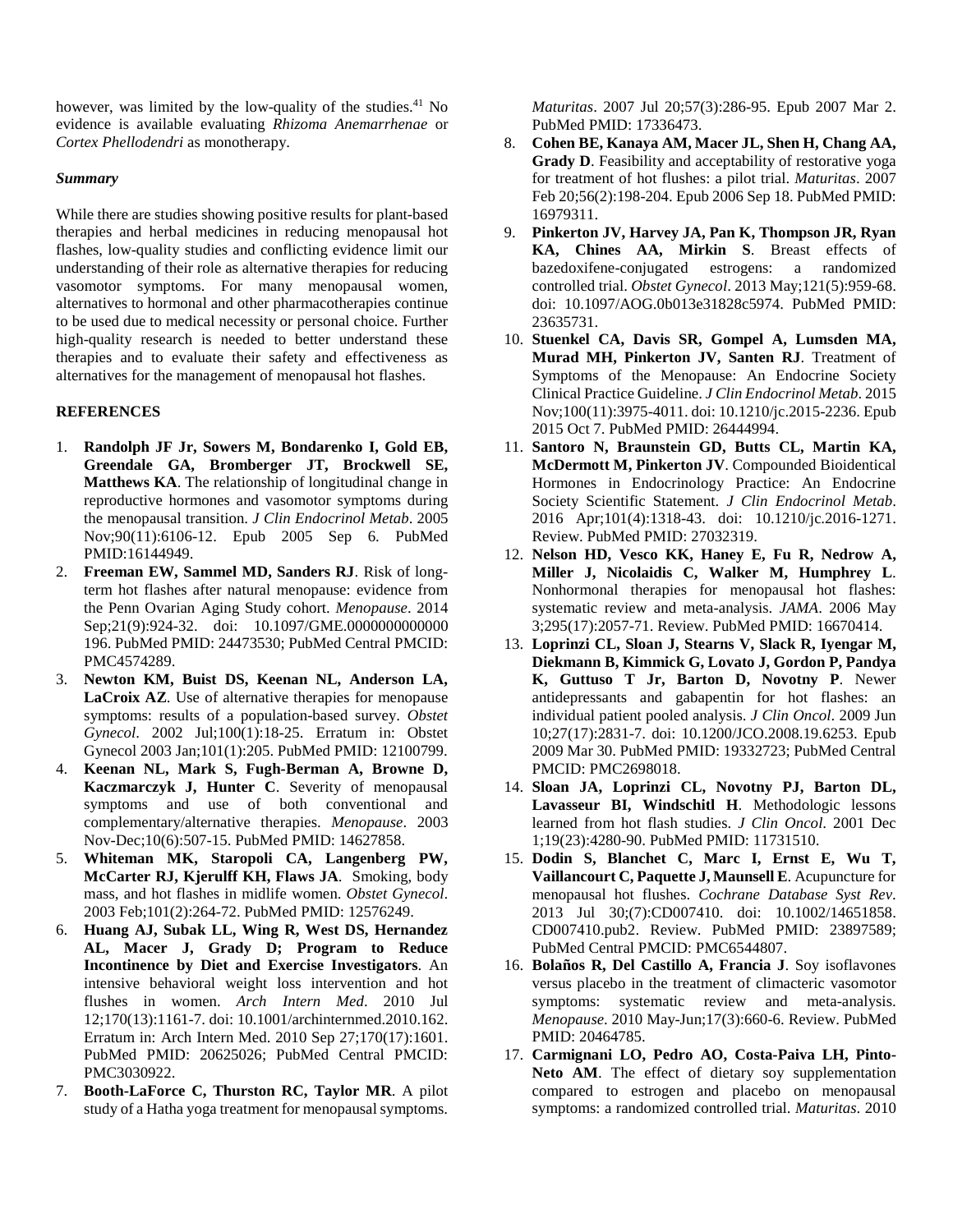Nov;67(3):262-9. doi:10.1016/j.maturitas.2010.07.007. Epub 2010 Sep 15. PubMed PMID: 20833488.

- 18. **Kaari C, Haidar MA, Júnior JM, Nunes MG, Quadros LG, Kemp C, Stavale JN, Baracat EC**. Randomized clinical trial comparing conjugated equine estrogens and isoflavones in postmenopausal women: a pilot study. *Maturitas*. 2006 Jan 10;53(1):49-58. Epub 2005 Oct 27. PubMed PMID: 16257151.
- 19. **Kronenberg F, Fugh-Berman A**. Complementary and alternative medicine for menopausal symptoms: a review of randomized, controlled trials. *Ann Intern Med*. 2002 Nov 19;137(10):805-13. Review. PubMed PMID: 12435217.
- 20. **Krebs EE, Ensrud KE, MacDonald R, Wilt TJ**. Phytoestrogens for treatment of menopausal symptoms: a systematic review. *Obstet Gynecol*. 2004 Oct;104(4):824- 36. Review. PubMed PMID: 15458907.
- 21. **Williamson-Hughes PS, Flickinger BD, Messina MJ, Empie MW**. Isoflavone supplements containing predominantly genistein reduce hot flash symptoms: a critical review of published studies. *Menopause*. 2006 Sep-Oct;13(5):831-9. Review. PubMed PMID: 16932241.
- 22. **Osmers R, Friede M, Liske E, Schnitker J, Freudenstein J, Henneicke-von Zepelin HH**. Efficacy and safety of isopropanolic black cohosh extract for climacteric symptoms. *Obstet Gynecol*. 2005 May;105(5 Pt 1):1074-83. Erratum in: *Obstet Gynecol*. 2005 Sep;106(3):644. PubMed PMID: 15863547.
- 23. **Nappi RE, Malavasi B, Brundu B, Facchinetti F**. Efficacy of Cimicifuga racemosa on climacteric complaints: a randomized study versus low-dose transdermal estradiol. *Gynecol Endocrinol*. 2005 Jan;20(1):30-5. PubMed PMID: 15969244.
- 24. **Leach MJ, Moore V**. Black cohosh (Cimicifuga spp.) for menopausal symptoms. *Cochrane Database Syst Rev*. 2012 Sep 12;(9):CD007244. doi: 10.1002/14651858.CD007244. pub2. Review. PubMed PMID: 22972105.
- 25. **Franco OH, Chowdhury R, Troup J, Voortman T, Kunutsor S, Kavousi M, Oliver-Williams C, Muka T**. Use of Plant-Based Therapies and Menopausal Symptoms: A Systematic Review and Meta-analysis. *JAMA*. 2016 Jun 21;315(23):2554-63. doi: 10.1001/jama.2016.8012. Review. PubMed PMID: 27327802.
- 26. **Hidalgo LA, Chedraui PA, Morocho N, Ross S, San Miguel G**. The effect of red clover isoflavones on menopausal symptoms, lipids and vaginal cytology in menopausal women: a randomized, double-blind, placebocontrolled study. *Gynecol Endocrinol*. 2005 Nov;21(5):257-64. PubMed PMID: 16373244.
- 27. **Baber RJ, Templeman C, Morton T, Kelly GE, West L**. Randomized placebo-controlled trial of an isoflavone supplement and menopausal symptoms in women. *Climacteric*. 1999 Jun;2(2):85-92. PubMed PMID: 11910672.
- 28. **Tice JA, Ettinger B, Ensrud K, Wallace R, Blackwell T, Cummings SR**. Phytoestrogen supplements for the treatment of hot flashes: the Isoflavone Clover Extract

(ICE) Study: a randomized controlled trial. *JAMA*. 2003 Jul 9;290(2):207-14. PubMed PMID: 12851275.

- 29. **Bommer S, Klein P, Suter A**. First time proof of sage's tolerability and efficacy in menopausal women with hot flushes. *Adv Ther*. 2011 Jun;28(6):490-500. doi: 10.1007/s12325-011-0027-z. Epub 2011 May 16. PubMed PMID: 21630133.
- 30. **De Leo V, Lanzetta D, Cazzavacca R, Morgante G**. [Treatment of neurovegetative menopausal symptoms with a phytotherapeutic agent]. *Minerva Ginecol*. 1998 May;50(5):207-11. Italian. PubMed PMID: 9677811.
- 31. **Wiklund IK, Mattsson LA, Lindgren R, Limoni C**. Effects of a standardized ginseng extract on quality of life and physiological parameters in symptomatic postmenopausal women: a double-blind, placebocontrolled trial. Swedish Alternative Medicine Group. *Int J Clin Pharmacol Res*. 1999;19(3):89-99. PubMed PMID: 10761538.
- 32. **Kim SY, Seo SK, Choi YM, Jeon YE, Lim KJ, Cho S, Choi YS, Lee BS**. Effects of red ginseng supplementation on menopausal symptoms and cardiovascular risk factors in postmenopausal women: a double-blind randomized controlled trial. *Menopause*. 2012 Apr;19(4):461-6. doi: 10.1097/gme.0b013e3182325e4b. PubMed PMID: 22027944.
- 33. **Kupfersztain C, Rotem C, Fagot R, Kaplan B**. The immediate effect of natural plant extract, Angelica sinensis and Matricaria chamomilla (Climex) for the treatment of hot flushes during menopause. A preliminary report. *Clin Exp Obstet Gynecol*. 2003;30(4):203-6. PubMed PMID: 14664413.
- 34. **Hirata JD, Swiersz LM, Zell B, Small R, Ettinger B**. Does dong quai have estrogenic effects in postmenopausal women? A double-blind, placebo-controlled trial. *Fertil Steril*. 1997 Dec;68(6):981-6. PubMed PMID: 9418683.
- 35. **Komesaroff PA, Black CV, Cable V, Sudhir K**. Effects of wild yam extract on menopausal symptoms, lipids and sex hormones in healthy menopausal women. *Climacteric*. 2001 Jun;4(2):144-50. PubMed PMID: 11428178.
- 36. **Verhoeven MO, van der Mooren MJ, van de Weijer PH, Verdegem PJ, van der Burgt LM, Kenemans P; CuraTrial Research Group**. Effect of a combination of isoflavones and Actaea racemosa Linnaeus on climacteric symptoms in healthy symptomatic perimenopausal women: a 12-week randomized, placebo-controlled, double-blind study. *Menopause*. 2005 Jul-Aug;12(4):412- 20. Epub 2005 Jul 21. PubMed PMID: 16037756.
- 37. **Nedrow A, Miller J, Walker M, Nygren P, Huffman LH, Nelson HD**. Complementary and alternative therapies for the management of menopause-related symptoms: a systematic evidence review. *Arch Intern Med*. 2006 Jul 24;166(14):1453-65. Review. PubMed PMID: 16864755.
- 38. **Chen HY, Lin YH, Wu JC, Chen YC, Yang SH, Chen JL, Chen TJ**. Prescription patterns of Chinese herbal products for menopausal syndrome: analysis of a nationwide prescription database. *J Ethnopharmacol*. 2011 Oct 11;137(3):1261-6. doi: 10.1016/j.jep.2011.07.053. Epub 2011 Aug 2. PubMed PMID: 21824510.